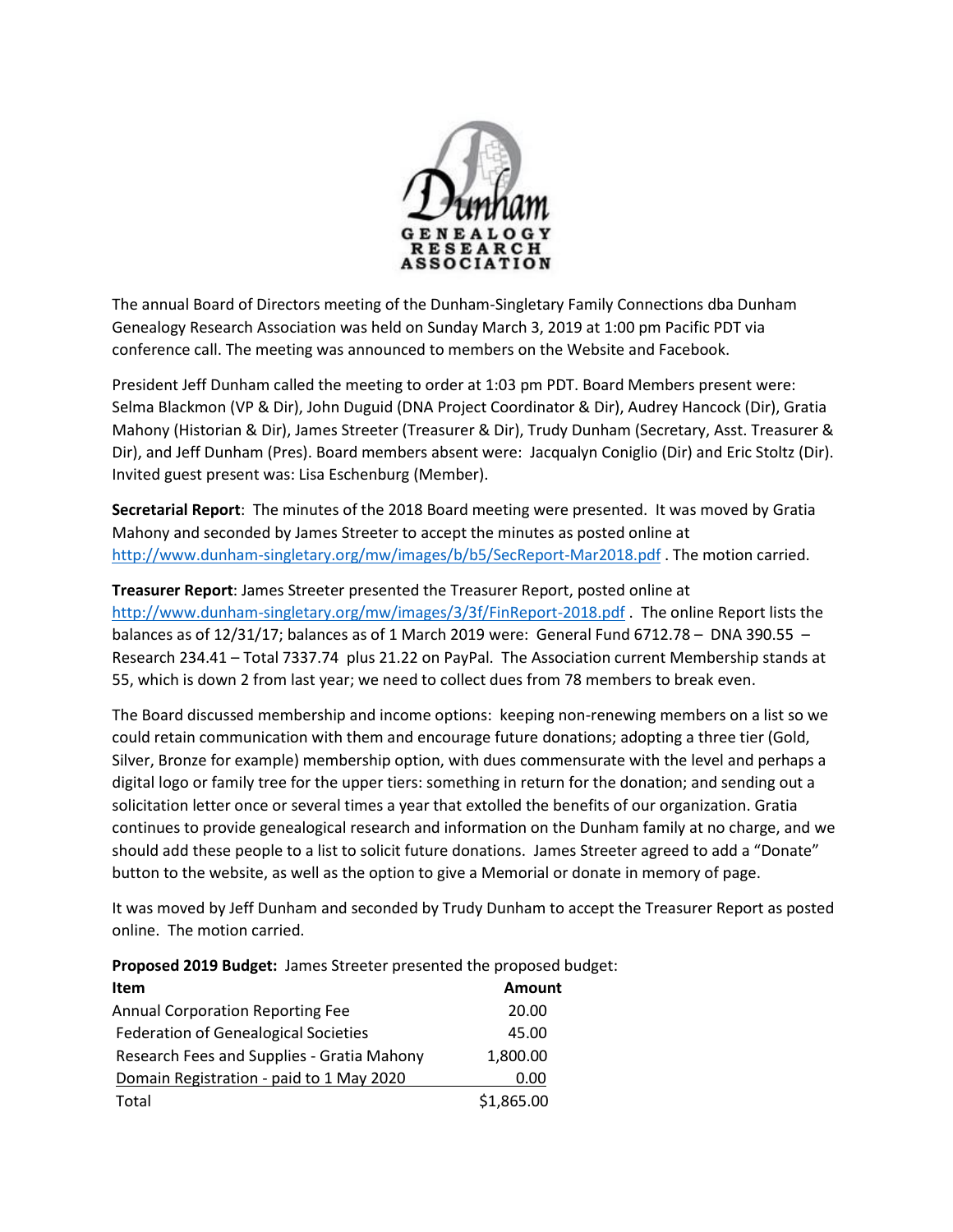It was moved by Jeff Dunham and seconded by Audrey Hancock to accept the budget as proposed. The motion carried.

**DNA Report:** John Duguid presented on the DNA Project. Members of the Family Tree Dunham-Singletary Y-DNA group include 167 people; 120 have had their Y-DNA tested (the 167 includes 47 women and untested men). The Dunham DNA lines are:

Haplogroup I-M253 - Deacon John = 44 members Haplogroup I-M253 - not named Dunham = 7 Haplogroup I-M223 - Dunham/Singletary = 32 Haplogroup R-M269 - Dunhams of Anglo-Saxon origin = 12 Haplogroup R-M269 - non Dunhams = 9 Haplogroup R-M201 - Dunhams = 3 Haplogroups various - Dunhams = 2 Haplogroups various - non Dunham or Singletary = 11 TOTAL= 120

The Board discussed how we could make this data more accessible and meaningful for our members: providing information about it on both the website and social media, linking the Haplogroup info to more information on that family line and its members on our website, posting about on Facebook.

John Duguid clarified the Family Tree policy concerning access to the Dunham DNA Project data: Law enforcement does not have open access to the FTDNA Database. They cannot search FTDNA profiles any more than an ordinary user can. As with all other genetic genealogy services, law enforcement must provide valid legal process, such as a subpoena or search warrant to receive any information beyond that which any other user can access. The Family Tree DNA Privacy Policy on their website.

James Streeter received updated DNA test pricing and availability. New tests include Family Finder and the mt DNA. Pricing includes shipping if needed. Jeff Dunham is updating the DNA Project pages to reflect this information. Jeff is also working on an article on the benefits of autosomal and other DNA tests to supplement and verify family history research.

It was moved by Jeff Dunham and seconded by Gratia Mahony to accept the DNA Project Report; the motion carried.

**Dunham's in America – Research and Newsletters** Gratia Mahony reported on the status of her research and the quarterly newsletters. She has written about Dunhams not in either the Deacon John Dunham or Dunham-Singletary line; at least three more groups of Dunhams will be addressed in future newsletter articles. She is working on a long article (~ 40 pages) on the Dunhams of Deer Isle, Maine which will be the focus of the April 2019 newsletter. She worked with several people during 2018 to help identify their connection to the Dunhams; at times, this research has generated an article for the newsletter, and more often she has been able to refer them to existing research.

The 400th anniversary of the landing of The Mayflower will be celebrated in 2020, and Dunham connections to some of the families who came to Plymouth in 1620 will be highlighted in the newsletter. (Deacon John Dunham did not come on The Mayflower, but some of his descendants married into Mayflower families.) If you have Mayflower ties, please submit them so they can be included. Gratia